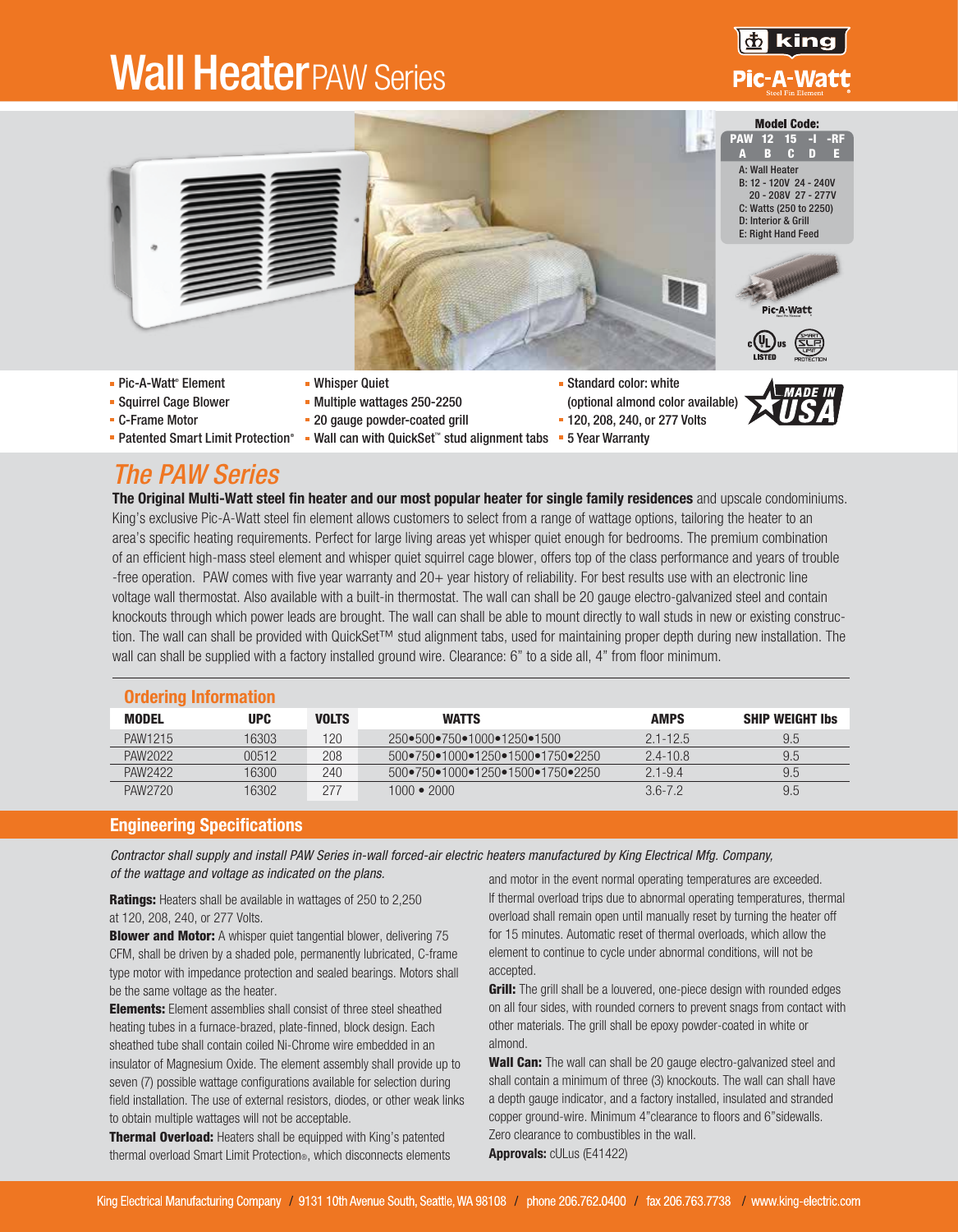# **Wall HeaterPAW Series**





#### **Options**

| <b>ADD SUFFIX</b>        |            | <b>DESCRIPTION</b>                                                    | <b>WEIGHT Ibs</b> |  |
|--------------------------|------------|-----------------------------------------------------------------------|-------------------|--|
| -A                       |            | <b>Almond Color</b>                                                   | 9.5               |  |
| $\overline{\phantom{a}}$ |            | Interior and Grill Only (no wall can)                                 | 7.5               |  |
| -H                       |            | Interior Only (no can or grill)                                       | 7.5               |  |
| -U                       |            | ULTRA GRILL Custom Bar Grill (not available with built-in thermostat) | 12.0              |  |
| $-RF$                    |            | <b>Right Hand Feed</b>                                                | 9.7               |  |
| -SS                      |            | <b>Stainless Steel Grill</b>                                          | 9.6               |  |
| $-OGA$                   |            | 13" H x 13.5" W Retrofit Grill                                        | 10.0              |  |
| $-OGB$                   |            | 8.5" H x 17" W Retrofit Grill                                         | 10.0              |  |
| <b>Accessories</b>       |            |                                                                       |                   |  |
| <b>MODEL</b>             | <b>UPC</b> | <b>DESCRIPTION</b>                                                    | <b>WEIGHT Ibs</b> |  |
| <b>PAWIC</b>             | 00515      | <b>Recess Wall Can</b>                                                | 2.5               |  |
| <b>PAWF</b>              | 16319      | Recess Can with Flange (remodel)                                      | 2.0               |  |
| <b>PAWS</b>              | 16305      | PIC-A-WATT® Surface Can - White                                       | 5.5               |  |
|                          |            | 13.5" L x 4.5" W x 7.5" H                                             |                   |  |
| PAWS-A                   | 19298      | PIC-A-WATT® Surface Can - Almond                                      | 5.5               |  |
|                          |            | 13.5" L x 4.5" W x 7.5" H                                             |                   |  |
| <b>PAWG</b>              | 16304      | Grill - White                                                         | 1.0               |  |
| PAWG-ALMOND              | 16335      | Grill - Almond                                                        | 1.0               |  |
| PAWG-SS                  | 16330      | Grill - Stainless Steel                                               | 1.0               |  |
| PAWOG-A                  | 00555      | 13" H x 13.5" W x .5" D Retrofit Grill                                | 3.0               |  |
| PAWOG-B                  | 00560      | 8.5" H x 17" W x .5" D Retrofit Grill                                 | 3.0               |  |
| ULTRA-W                  | 18740      | Ultra Grill - White                                                   | 4.0               |  |
| <b>ULTRA-A</b>           | 18745      | Ultra Grill - Almond                                                  | 4.0               |  |
| TKIT-1BW                 | 20654      | Built-in Single Pole Single Throw Thermostat Kit, Bright White        | 0.5               |  |
| TKIT-2BW                 | 20655      | Built-in Double Pole Single Throw Thermostat Kit, Bright White        | 0.5               |  |
| TKIT-1                   | 11058      | Built-in Single Pole Single Throw Thermostat Kit, Almond              | 0.5               |  |
| TKIT-2                   | 11059      | Built-in Double Pole Single Throw Thermostat Kit, Almond              | 0.5               |  |

#### MINIMUM CLEARANCE

Zero clearance to insulation 4" above floor 6" from adjacent wall



### PAW ULTRA

Upgrade any PAW series heater with the ultra grill. Its sleek and modern design compliments more luxurious spaces.